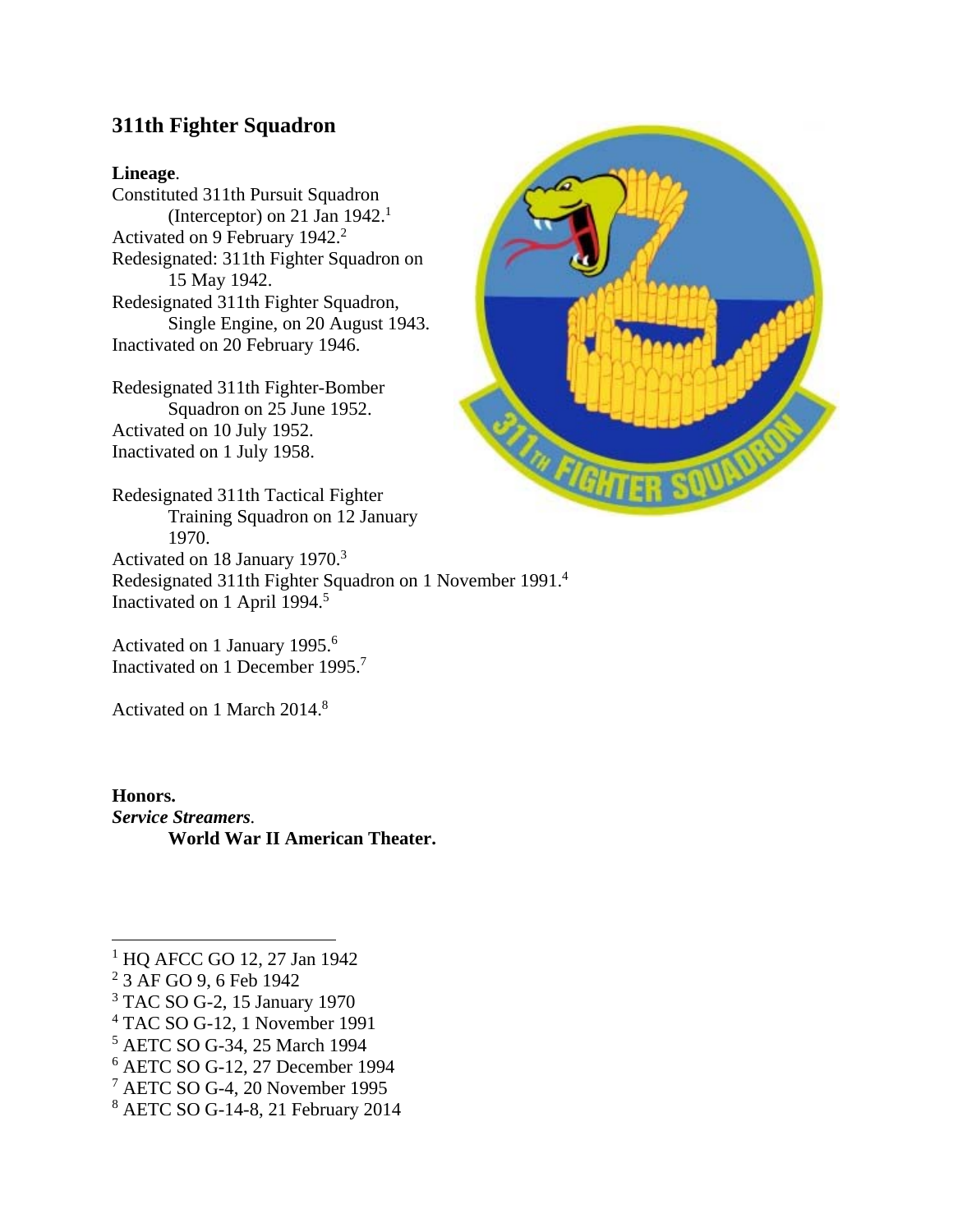#### *Campaign Streamers.*

#### **World War II Asiatic-Pacific Theater**

Air Offensive, Japan [1942–1945] New Guinea [1943-1944] Bismarck Archipelago [1943-1944] Western Pacific [1944-1945] Leyte [1944-1945] Luzon [1944-1945] Southern Philippines [1945] Ryukyus [1945] China Offensive [1945]

#### **Korean**

Korea, Summer-Fall [1952] Third Korean Winter [1952-1953] Korea, Summer 1953 [1953]

#### **Decorations**.

# **Distinguished Unit Citations**

Philippine Islands, 26 December 1944 Korea, 1 May-27 July 1953

#### **Air Force Outstanding Unit Awards**

1 January 1971-31 December 1972 1 January 1975-31 December 19769 1 January 1978-31 December 197910 1 August 1982-31 May 1984 1 June 1986-31 May 1988<sup>11</sup> 1 June 1990-31 May 1992<sup>12</sup> 1 June 1991-31 May 1992 1 June 1992-31 March 199413 1 January 1995-1 December 199514 11 March 2014-30 June 2014<sup>15</sup> 1 July 2014-30 June 2015<sup>16</sup> 1 July 2015-30 June  $2016^{17}$ 

<sup>9</sup> DAF SO GB-118, 1 March 1978

<sup>10</sup> DAF SO GB-022, 19 January 1981

<sup>&</sup>lt;sup>11</sup> TAC SO GA-074, 7 December 1988

<sup>12</sup> ACC SO GA-002, 16 June 1992

<sup>&</sup>lt;sup>13</sup> AETC SO GA-78, 28 February 1995

<sup>14</sup> AETC SO GA-18, 15 November1996

<sup>15</sup> AETC SO G-029, 8 January 2015

<sup>16</sup> AETC SO G-006, 14 October 2016

<sup>17</sup> AETC SO G-022, 22 March 2017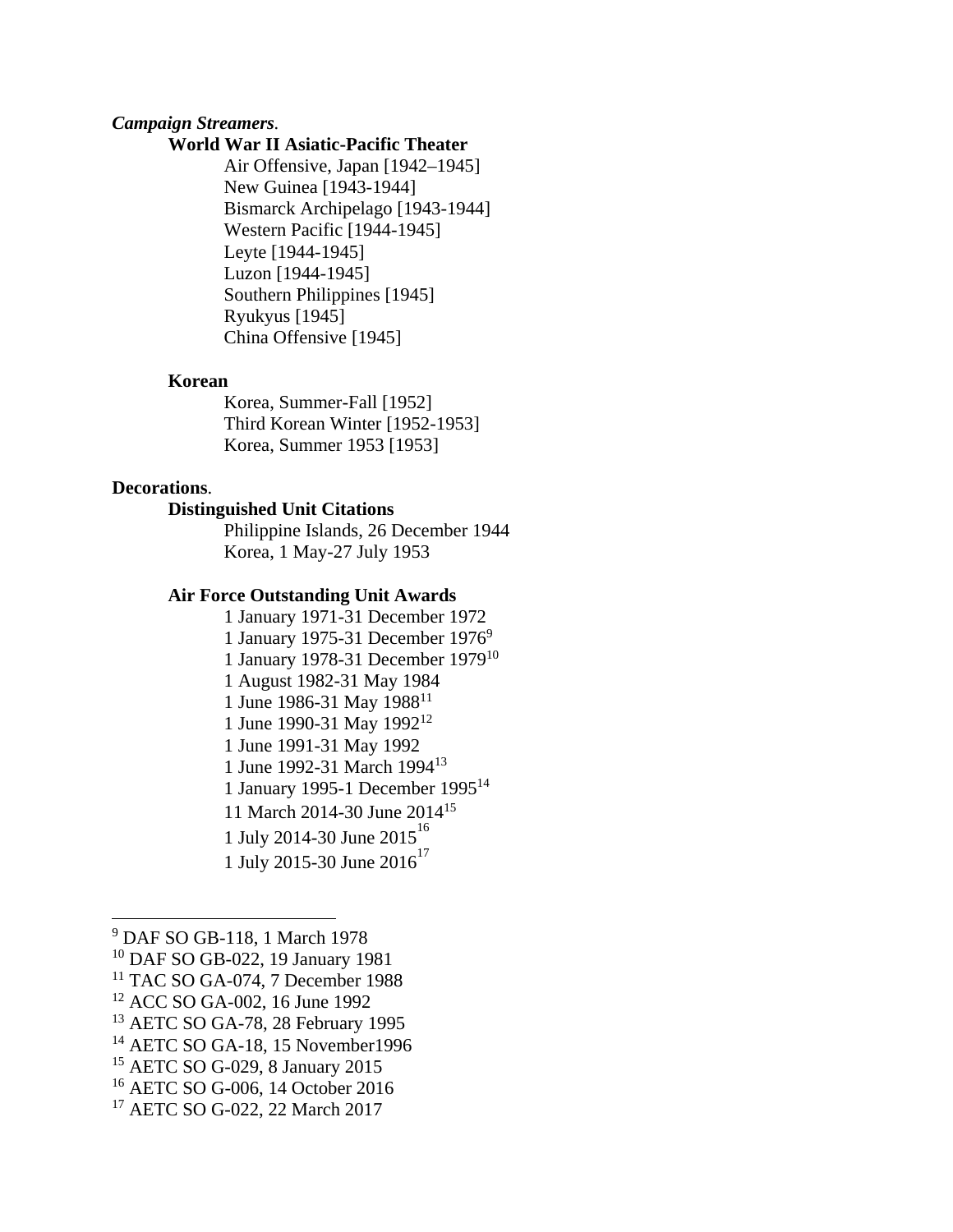*Special Honors.* 

Philippine Presidential Unit Citation (WWII). Republic of Korea Presidential Unit Citation: 10 July 1952-31 March 1953.

**Squadron** – 6 Total Aerial Victory Credits. **Squadron Aces:** None.

Assignments. 58th Pursuit (later, 58th Fighter) Group, 9 February 1942<sup>18</sup>-27 January 1946; Fifth Air Force, 27 January-20 February 1946. 58th Fighter-Bomber Group, 10 July 1952 (attached to 58th Fighter-Bomber Wing, 1 March-7 November 1957); 58th Fighter-Bomber Wing, 8 November 1957-1 July 1958. 58th Tactical Fighter Training (later, 58th Tactical Training) Wing, 18 January 1970<sup>19</sup>; 58th Operations Group, 1 October 1991<sup>20</sup>-1 April 1994.<sup>21</sup> 56th Operations Group, 1 January 1995-1 December 1995. 54th Fighter Group, 1 March 2104-.

**Stations**. Harding Field, Louisiana, 9 February 1942<sup>22</sup>; Dale Mabry Field, Florida, 4 March 1942; Richmond Army AB, Virginia, 16 October 1942; Bolling Field, District of Columbia, 23 October 1942; Bradley Field, Connecticut, 1 March 1943; Hillsgrove, Rhode Island, 1 May 1943; Grenier Field, New Hampshire, 15 September-22 October 1943; Brisbane, Australia, 21 November 1943; Dobodura, New Guinea, 28 December 1943; Saidor, New Guinea, 5 April 1944; Noemfoor, 6 September 1944; San Roque, Leyte, 18 November 1944; San Jose, Mindoro, 21 December 1944; Mangaldan, Luzon, 7 April 1945; Porac, Luzon, 17 April 1945; Okinawa, 8 July 1945; Japan, 26 October 1945; Ft William McKinley, Luzon, 28 December 1945-20 February 1946. Taegu AB, South Korea, 10 July 1952; Osan-ni (later Osan) AB, South Korea, 7 April 1955-1 July 1958. Luke AFB, Arizona, 18 January 1970<sup>23</sup>-1 April 1994.<sup>24</sup> Luke AFB, Arizona, 1 January 1995-1 December 1995.<sup>25</sup> Holloman AFB, New Mexico, 1 March 2104<sup>26</sup>-.

#### **Aircraft**.

Bell P-39 Airacobra, 1942 Curtis P-40 Warhawk, 1942-1943 Republic P-47 Thunderbolt, 1943-1945 Republic F-84 Thunderjet, 1952-1954; North American F-86 Sabre, 1954-1958; McDonnell Douglas F-4 Phantom II, 1970-1983; Lockheed F-16 Fighting Falcon, 1983-1994, 2014-.

 18 3 AF GO 9, 6 February 1942

<sup>19</sup> TAC SO G-2, 15 January 1970

<sup>&</sup>lt;sup>20</sup> TAC SO GB-3, 1 October 1991;

<sup>21</sup> AETC SO G-34, 25 March 1994

<sup>22 3</sup> AF GO 9, 6 February 1942

<sup>23</sup> TAC SO G-2, 15 January 1970;

<sup>24</sup> AETC SO G-34, 25 March 1994

<sup>25</sup> AETC SO G-12, 27 December 1994; AETC SO G-4, 20 November 1995

<sup>26</sup> AETC SO G-14-8, 21 February 2014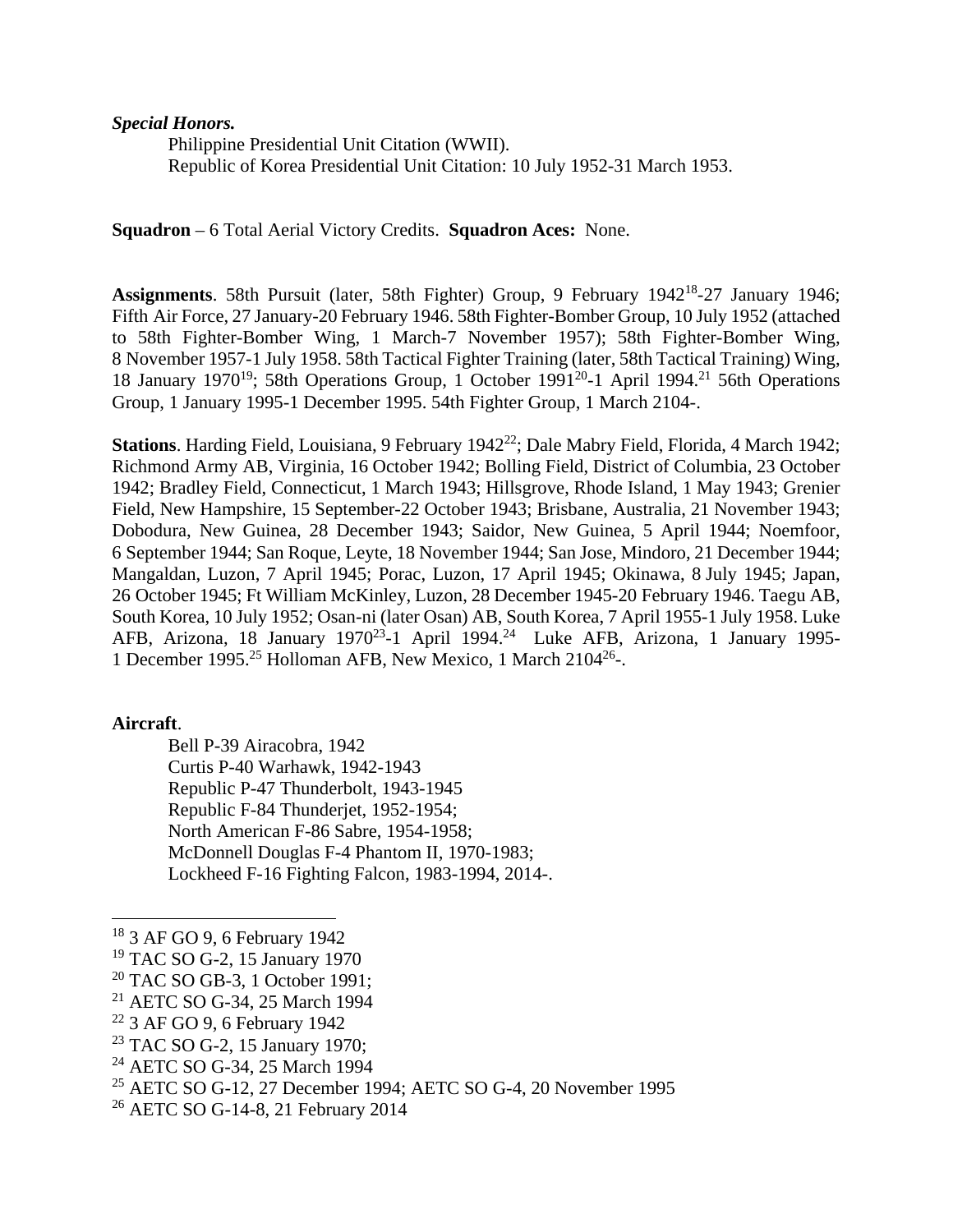**Emblem**. Approved on 9 October 1943. Redrawn 18 July 1995.

**Blazon.** Per fess Celeste and Azure, a serpent coiled head Vert langued Gules armed Argent, its body a machine gun cartridge belt Or; all within a diminished bordure of the third.

**Motto**. None.

**Significance.** Blue and yellow are the Air Force colors. Blue alludes to the sky, the primary theater of Air Force operations. Yellow refers to the sun and the excellence required of Air Force personnel. The disc divided in values of blue, denotes day and night skies and reflects the unit's ability to operate any time, in any weather. The coiled snake bearing its fangs, represents the unit's mission to strike swiftly in the nation's defense, with both offensive and defensive weapons. The cartridge belt reflects the integral part that all assigned personnel have in the mission.

#### **Commanders**.

#### *311th Pursuit Squadron (Interceptor)* **[9 February 1942-14 May 1942]**  1st Lt (later, Maj) Oliver J. Cellini 9 February 1942-14 May 1942

#### *311th Fighter Squadron* **[15 May 1942-19 August 1943]**

Maj Clarence L. Tinker, Jr. September 1942 Maj Harold C. Whiteman Bef March 1943 Capt Harold A. Tuman March 1942

Maj Oliver J. Cellini 15 May 1942-September 1942 Maj Landis G. Carter May 1943-19 August 1943

## *311th Fighter Squadron, Single Engine* **[20 August 1943-20 February 1946]**

Maj Landis O. Carter 19 August 1943 Maj Harry N. Odren 12 February 1944 Maj Joseph T. Klenovich 18 February 1945 Capt (later, Maj) Stephen C. Benner May 1945 Unknown 7 October 1945-20 February 1946

# *311th Fighter-Bomber Squadron* **[10 July 1952-1 July 1958]**

Unknown 10 July 1952-1 July 1958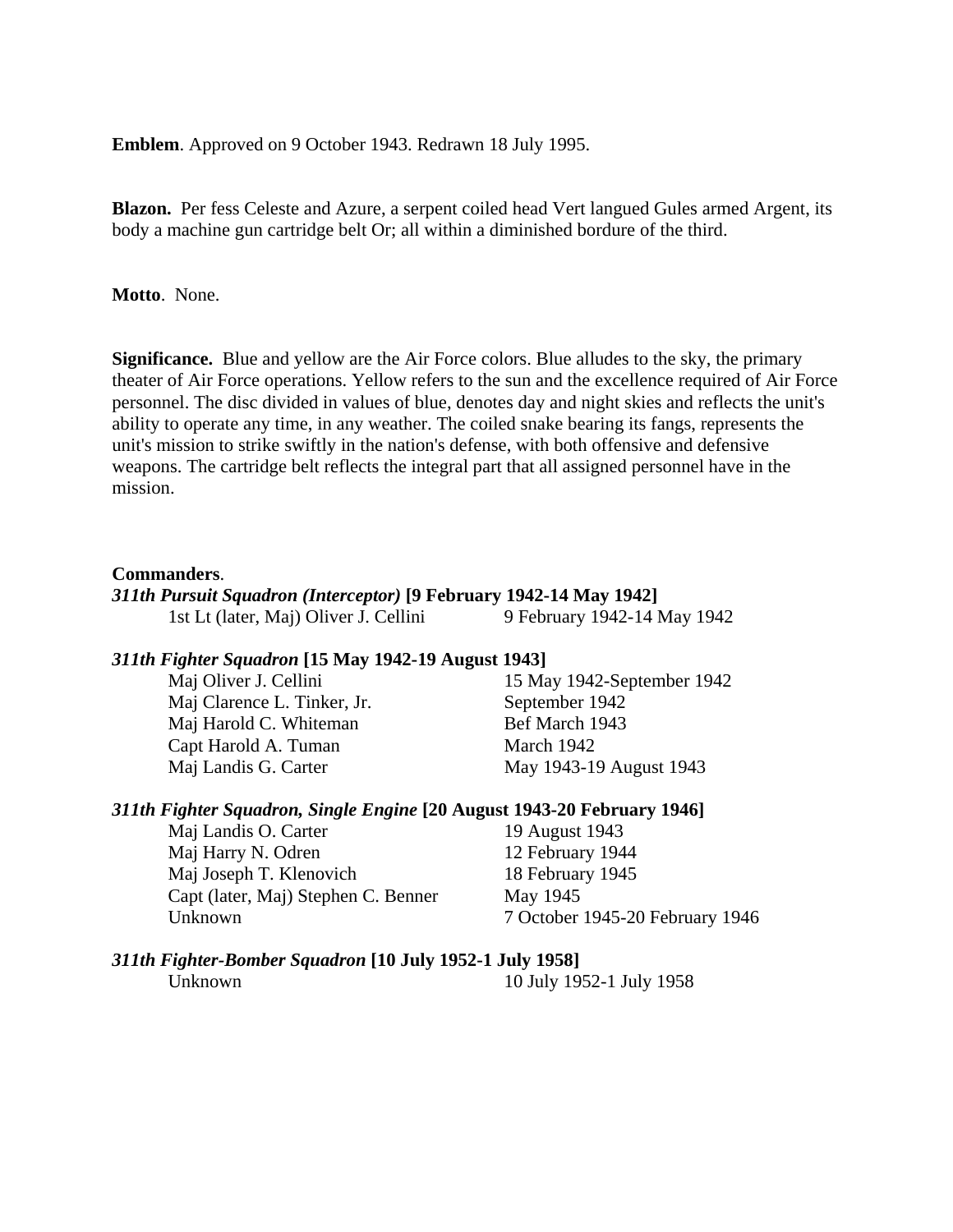# *311th Tactical Fighter Training Squadron* **[18 January 1970-31 October 1991]**

Lt Col Aubrey D. Brown, Jr. Lt Col George W. Love 24 January 1970 Lt Col Hugh P. Rusham 30 September 1971 Lt Col John R. Westphal 30 September 1972 Lt Col Barry J. Howard  $1$  April 1974<sup>27</sup> Lt Col Rolf E. Nymo  $1$  April 1976<sup>28</sup> Lt Col Philip A. Hickok, Jr. Lt Col Stephen L. Amdor<br>
Lt Col Robert W. Gallon 1 August 1983<sup>30</sup><br>
7 June 1985<sup>31</sup> Lt Col Robert W. Gallon Lt Col Raymond L. Head, Jr.  $5$  September  $1986^{32}$ Lt Col Mark E. Kunnen 11 September 1987<sup>33</sup><br>Lt Col Steven R. Chealander 8 September 1989<sup>34</sup> Lt Col Steven R. Chealander

Lt Col Lawrence E. Day 3 May 1978 [Major General] Lt Col William M. Douglas 23 January 1980 [Brigadier General]<br>Lt Col Philip A. Hickok, Jr. 18 August 1981<sup>29</sup> Lt Col Bryant E. Gross 18 January 1991-31 October 1991<sup>35</sup>

### *311th Fighter Squadron* **[1 November 1991-1 April 1994; 1 January 1995-1 December 1995]**

Lt Col Bryant E. Gross 1 November 1991 Lt Col Raymond Reher 8 May 1992<sup>36</sup>

Unknown 1 January 1995 Lt Col William A. Hewitt 14 October 1995<sup>39</sup>

Lt Col Scott A. Fredrick 1 March 2014<sup>40</sup> Lt Col Michael P. Driscoll  $30$  June  $2016<sup>41</sup>$ 

Lt Col Kevin W. Smith 25 March 1994-1 April 1994<sup>37</sup>

Lt Col Bobby J. Wilkes 3 January 1995<sup>38</sup> [Major General] Unknown 9 November 1995-1 December 1995

27 311 TFTS SO G-3, 1 April 1974 28 58 CSG SO G-11, 2 April 1976 <sup>29</sup> 58 CSG SO G-41, 18 August 1981 30 832 CSG SO G-31, 3 August 1983 31 832 CSG SO G-22, 5 June 1985 32 832 CSG SO G-59, 25 August 1986 33 832 CSG SO SO-G-76, 1 September 1987 34 832 MSS SO G-32, 5 September 1989 35 832 MSS SO SO-G-9, 17 January 1991 36 58 MSS SO SO-G-58, 6 May 1992 37 311 FS SO SO-GF-001, 25 March 1994; AETC SO G-34, 25 March 1994 38 311 FS OS G-1, c. 10 Jan 1995 39 56 FW SO SO GC-001, 20 October 1995 40 49 WG SO GS-14-006, 11 March 2014 41 54 FG SO G-16-030, 20 June 2016